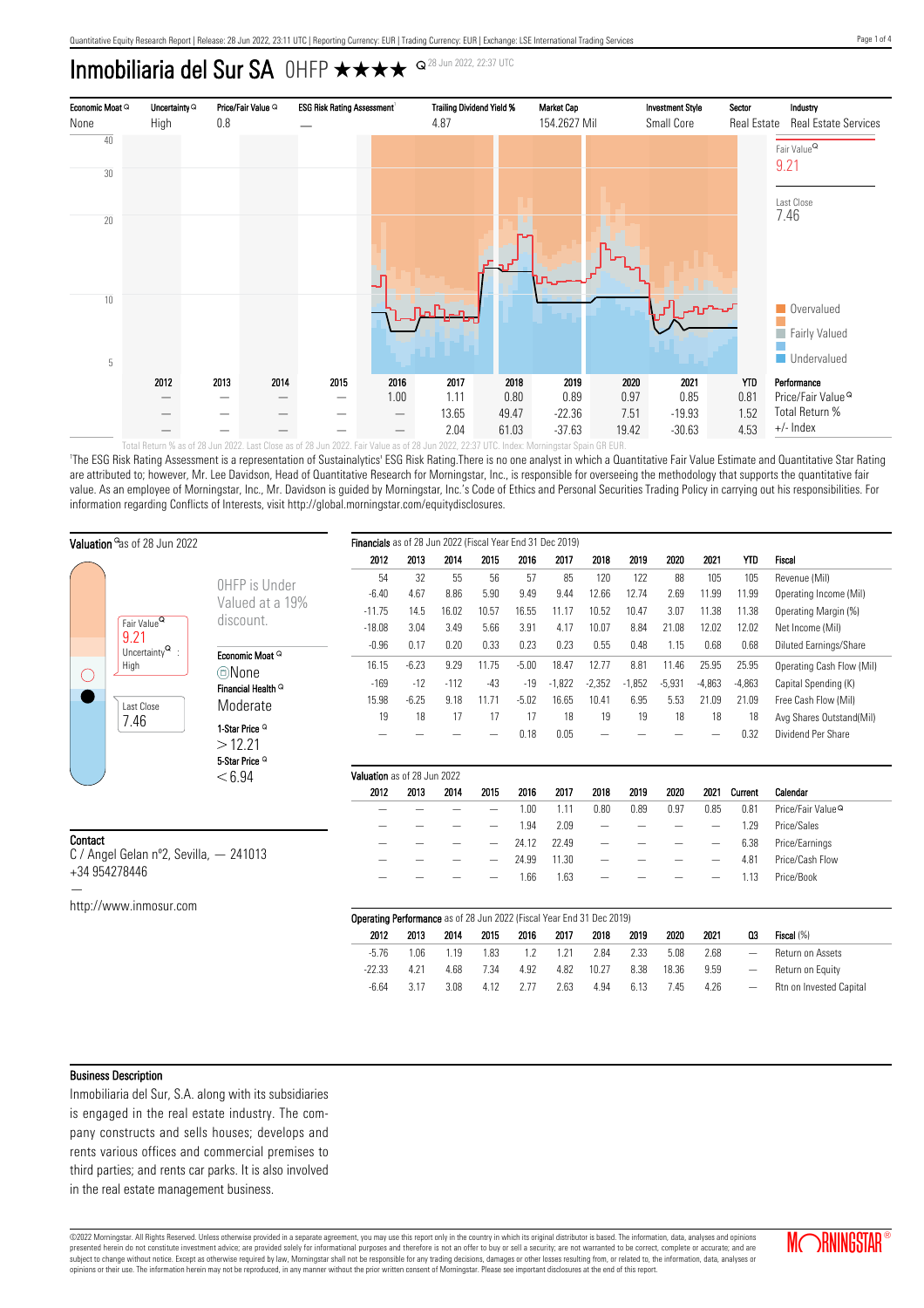# Quantitative Equity Reports Overview

The quantitative report on equities consists of data, statistics and quantitative equity ratings on equity securities. Morningstar, Inc.'s quantitative equity ratings are forward looking and are generated by a statistical model that is based on Morningstar Inc.'s analyst-driven equity ratings and quantitative statistics. Given the nature of the quantitative report and the quantitative ratings, there is no one analyst in which a given report is attributed to; however, Mr. Lee Davidson, Head of Quantitative Research for Morningstar, Inc., is responsible for overseeing the methodology that supports the quantitative equity ratings used in this report. As an employee of Morningstar, Inc., Mr. Davidson is guided by Morningstar, Inc.'s Code of Ethics and Personal Securities Trading Policy in carrying out his responsibilities.

### Quantitative Equity Ratings

Morningstar's quantitative equity ratings consist of: (i) Quantitative Fair Value Estimate, (ii) Quantitative Star Rating, (iii) Quantitative Uncertainty, (iv) Quantitative Economic Moat, and (v) Quantitative Financial Health (collectively the "Quantitative Ratings).

The Quantitative Ratings are calculated daily and derived from the analystdriven ratings of a company's peers as determined by statistical algorithms. Morningstar, Inc. ("Morningstar", "we", "our") calculates Quantitative Ratings for companies whether or not it already provides analyst ratings and qualitative coverage. In some cases, the Quantitative Ratings may differ from the analyst ratings because a company's analyst-driven ratings can significantly differ from other companies in its peer group.

i. **Quantitative Fair Value Estimate:** Intended to represent Morningstar's estimate of the per share dollar amount that a company's equity is worth today. Morningstar calculates the Quantitative Fair Value Estimate using a statistical model derived from the Fair Value Estimate Morningstar's equity analysts assign to companies. Please go to http://global.morningstar.com/ equitydisclosures for information about Fair Value Estimate Morningstar's equity analysts assign to companies.

ii. **Quantitative Economic Moat:** Intended to describe the strength of a firm's competitive position. It is calculated using an algorithm designed to predict the Economic Moat rating a Morningstar analyst would assign to the stock. The rating is expressed as Narrow, Wide, or None.

**Narrow** – assigned when the probability of a stock receiving a "Wide Moat" rating by an analyst is greater than 70% but less than 99%.

Wide – assigned when the probability of a stock receiving a "Wide Moat" rating by an analyst is greater than 99%.

None – assigned when the probability of an analyst receiving a "Wide Moat" rating by an analyst is less than 70%.

iii. **Quantitative Star Rating:** Intended to be the summary rating based on the combination of our Quantitative Fair Value Estimate, current market price, Quantitative Uncertainty Rating, and momentum. The rating is expressed as One-Star, Two-Star, Three-Star, Four-Star, and Five-Star.

- $\star$  the stock is overvalued with a reasonable margin of safety. Log (Quant FVE/Price) < -1\*Quantitative Uncertainty
- Micro-Caps: Log (Quant FVE/Price) < -1.5\*Quantitative Uncertainty  $\star \star$  - the stock is somewhat overvalued.

Log (Quant FVE/Price) between (-1\*Quantitative Uncertainty, -0.5\*Quantitative Uncertainty)

Micro-Caps: Log (Quant FVE/Price) between (-1.5\*Quantitative Uncertainty, - 0.75\*Quantitative Uncertainty)

 $\star \star \star$  – the stock is approximately fairly valued.

Log (Quant FVE/Price) between (-0.5\*Quantitative Uncertainty, 0.5\*Quantitative Uncertainty)

Micro-Caps: Log (Quant FVE/Price) between (-0.75\*Quantitative Uncertainty, 0.75\*Quantitative Uncertainty)

 $\star \star \star \star$  – the stock is somewhat undervalued.

Log (Quant FVE/Price) between (0.5\*Quantitative Uncertainty, 1\*Quantitative

Uncertainty)

Micro-Caps: Log (Quant FVE/Price) between (0.75\*Quantitative Uncertainty, 1.5\*Quantitative Uncertainty)

 $\star \star \star \star$  – the stock is undervalued with a reasonable margin of safety. Log (Quant FVE/Price) > 1\*Quantitative Uncertainty

Micro-Caps: Log (Quant FVE/Price) > 1.5\*Quantitative Uncertainty

After the initial calculation for the star rating, there is a final filtering step based on the momentum of the company. We rank the companies based on their 12-1 month momentum, then restrict those below the 30th percentile to a maximum of 3 stars.

iv. **Quantitative Uncertainty:** Intended to represent Morningstar's level of uncertainty about the accuracy of the Quantitative Fair Value Estimate. Generally, the lower the Quantitative Uncertainty, the narrower the potential range of outcomes for that particular company. The rating is expressed as Low, Medium, High, Very High, and Extreme.

**Low** – the interguartile range for possible fair values is less than  $10\%$ 

**Medium** – the interquartile range for possible fair values is less than  $15\%$ but greater than 10%

High – the interquartile range for possible fair values is less than 35% but greater than 15%

Very High – the interquartile range for possible fair values is less than 80% but greater than 35%

**Extreme** – the interquartile range for possible fair values is greater than 80%

v. Quantitative Financial Health: Intended to reflect the probability that a firm will face financial distress in the near future. The calculation uses a predictive model designed to anticipate when a company may default on its financial obligations. The rating is expressed as Weak, Moderate, and Strong.

**Weak**  $-$  assigned when Quantitative Financial Health  $< 0.2$ 

Moderate – assigned when Quantitative Financial Health is between 0.2 and 0.7

**Strong** – assigned when Quantitative Financial Health  $> 0.7$ 

#### Other Definitions

i. Last Close  $-$  Price of the stock as of the close of the market of the last trading day before date of the report.

ii. **Quantitative Valuation**– Using the below terms, intended to denote the relationship between the security's Last Price and Morningstar's quantitative fair value estimate for that security.

Undervalued – Last Price is below Morningstar's quantitative fair value estimate.

Farily Valued – Last Price is in line with Morningstar's quantitative fair value estimate.

Farily Valued – Last Price is in line with Morningstar's quantitative fair value estimate.

Overvalued – Last Price is above Morningstar's quantitative fair value estimate.

Sustainalytics ESG Risk Rating Assessment: The ESG Risk Rating Assessment is provided by Sustainalytics; a Morningstar company. Sustainalytics' ESG Risk Ratings measure the degree to which company's economic value at risk is driven by environment, social and governance (ESG) factors.

Sustainalytics analyzes over 1,300 data points to assess a company's exposure to and management of ESG risks. In other words, ESG Risk Ratings measures a company's unmanaged ESG Risks represented as a quantitative score. Unmanaged Risk is measured on an open-ended scale starting at zero (no risk) with lower scores representing less unmanaged risk and, for 95% of cases, the unmanaged ESG Risk score is below 50.

Based on their quantitative scores, companies are grouped into one of five Risk Categories (negligible, low, medium, high, severe). These risk categories are absolute, meaning that a 'high risk' assessment reflects a comparable degree of unmanaged ESG risk across all subindustries covered.

The ESG Risk Rating Assessment is a visual representation of Sustainalytics

©2022 Morningstar. All Rights Reserved. Unless otherwise provided in a separate agreement, you may use this report only in the country in which its original distributor is based. The information, data, analyses and opinions presented herein do not constitute investment advice; are provided solely for informational purposes and therefore is not an offer to buy or sell a security; are not warranted to be correct, complete or accurate; and are subject to change without notice. Except as otherwise required by law, Morningstar shall not be responsible for any trading decisions, damages or other losses resulting from, or related to, the information, data, analyses or opinions or their use. The information herein may not be reproduced, in any manner without the prior written consent of Morningstar. Please see important disclosures at the end of this report.

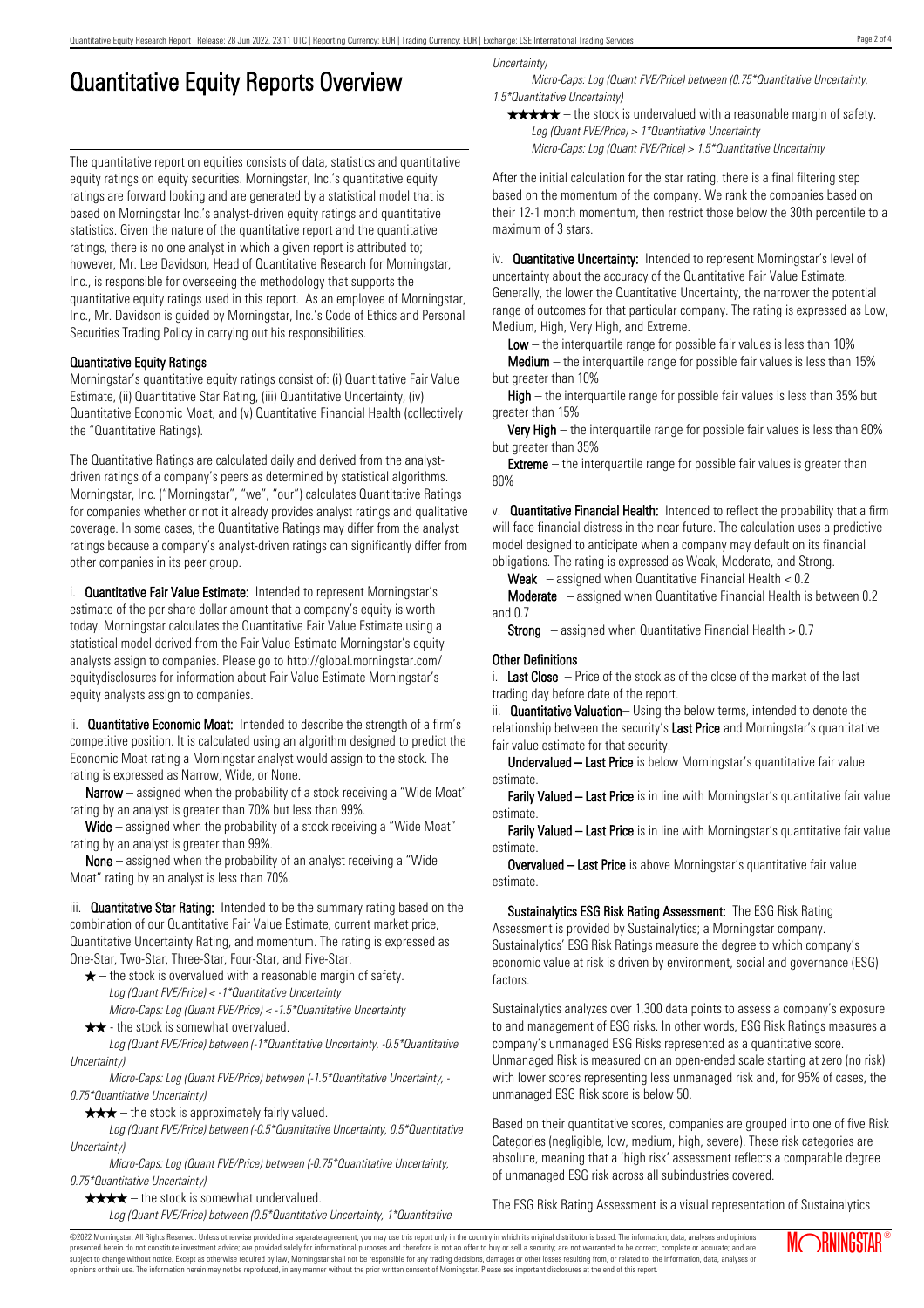ESG Risk Categories on a 1 to 5 scale. Companies with Negligible Risk = 5 Globes, Low Risk = 4, Medium Risk =  $3$  Globes, High Risk =  $2$  Globes, Severe Risk = 1 Globe. For more information, please visit sustainalytics.com/esgratings/

Ratings should not be used as the sole basis in evaluating a company or security. Ratings involve unknown risks and uncertainties which may cause our expectations not to occur or to differ significantly from what was expected and should not be considered an offer or solicitation to buy or sell a security.

This Report has not been made available to the issuer of the security prior to publication.

#### Risk Warning

Please note that investments in securities are subject to market and other risks and there is no assurance or guarantee that the intended investment objectives will be achieved. Past performance of a security may or may not be sustained in future and is no indication of future performance. A security investment return and an investor's principal value will fluctuate so that, when redeemed, an investor's shares may be worth more or less than their original cost. A security's current investment performance may be lower or higher than the investment performance noted within the report.

The quantitative equity ratings are not statements of fact. Morningstar does not guarantee the completeness or accuracy of the assumptions or models used in determining the quantitative equity ratings. In addition, there is the risk that the price target will not be met due to such things as unforeseen changes in demand for the company's products, changes in management, technology, economic development, interest rate development, operating and/or material costs, competitive pressure, supervisory law, exchange rate, and tax rate. For investments in foreign markets there are further risks, generally based on exchange rate changes or changes in political and social conditions. A change in the fundamental factors underlying the quantitative equity ratings can mean that the valuation is subsequently no longer accurate.

For more information about Morningstar's quantitative methodology, please visit www.corporate.morningstar.com.

## General Disclosure

The Quantitative Equity Report ("Report") is derived from data, statistics and information within Morningstar, Inc.'s database as of the date of the Report and is subject to change without notice. The Report is for informational purposes only, intended for financial professionals and/or sophisticated investors ("Users") and should not be the sole piece of information used by such Users or their clients in making an investment decision. While Morningstar has obtained data, statistics and information from sources it believes to be reliable, Morningstar does not perform an audit or seeks independent verification of any of the data, statistics, and information it receives.

The quantitative equity ratings noted the Report are provided in good faith, are as of the date of the Report and are subject to change. While Morningstar has obtained data, statistics and information from sources it believes to be reliable, Morningstar does not perform an audit or seeks independent verification of any of the data, statistics, and information it receives.

The quantitative equity ratings are not a market call, and do not replace the User or User's clients from conducting their own due-diligence on the security. The quantitative equity rating is not a suitability assessment; such assessments take into account may factors including a person's investment objective, personal and financial situation, and risk tolerance all of which are factors the quantitative equity rating statistical model does not and did not consider.

Prices noted with the Report are the closing prices on the last stock-market trading day before the publication date stated, unless another point in time is explicitly stated.

Unless otherwise provided in a separate agreement, recipients accessing this report may only use it in the country in which the Morningstar distributor is based. Unless stated otherwise, the original distributor of the report is Morningstar Inc., a U.S.A. domiciled financial institution.

This report was created with no regard to investment objectives, financial situation or particular needs of any specific User or User's clients. Therefore, investments discussed and recommendations made herein may not be suitable for all investors: recipients of this report must exercise their own independent judgment as to the suitability of such investments and recommendations in the light of their own investment objectives, experience, taxation status and financial position.

The information, data and statistics presented herein are not warranted to be accurate, correct, complete or timely. Unless otherwise provided in a separate agreement, Morningstar makes no representation that the report contents meet all of the presentation and/or disclosure standards applicable in the jurisdiction the recipient is located.

Except as otherwise required by law or provided for in a separate agreement, Morningstar and its officers, directors and employees shall not be responsible or liable for any trading decisions, damages or other losses resulting from, or related to, the information, data, analyses or opinions within the report. Morningstar encourages recipients of this report to read all relevant issue documents (e.g., prospectus) pertaining to the security concerned, including without limitation, information relevant to its investment objectives, risks, and costs before making an investment decision and when deemed necessary, to seek the advice of a legal, tax, and/or accounting professional.

The Report and its contents are not directed to, or intended for distribution to or use by, any person or entity who is a citizen or resident of or located in any locality, state, country or other jurisdiction where such distribution, publication, availability or use would be contrary to law or regulation or which would subject Morningstar or its affiliates to any registration or licensing requirements in such jurisdiction.

Where this report is made available in a language other than English and in the case of inconsistencies between the English and translated versions of the report, the English version will control and supersede any ambiguities associated with any part or section of a report that has been issued in a foreign language. Neither the analyst, Morningstar, or Morningstar affiliates guarantee the accuracy of the translations.

This report may be distributed in certain localities, countries and/or jurisdictions ("Territories") by independent third parties or independent intermediaries and/or distributors ("Distributors"). Such Distributors are not acting as agents or representatives of the analyst or Morningstar. In Territories where a Distributor distributes our report, the Distributor, and not the analyst or Morningstar, is solely responsible for complying with all applicable regulations, laws, rules, circulars, codes and guidelines established by local and/or regional regulatory bodies, including laws in connection with the distribution third-party research reports.

### Conflicts of Interest:

Morningstar, Inc. may hold a long position in the security subject of this investment research report that exceeds 0.5% of the total issued share capital of the security. To determine if such is the case, please click http:// msi.morningstar.com and http://mdi.morningstar.com.

The Head of Quantitative Research compensation is derived from Morningstar's overall earnings and consists of salary, bonus and restricted stock units of Morningstar, Inc.

Morningstar does not receive commissions for providing research and does not charge companies to be rated.

Morningstar is not a market maker or a liquidity provider of the security noted within this report.

Morningstar has not been a lead manager or co-lead manager over the